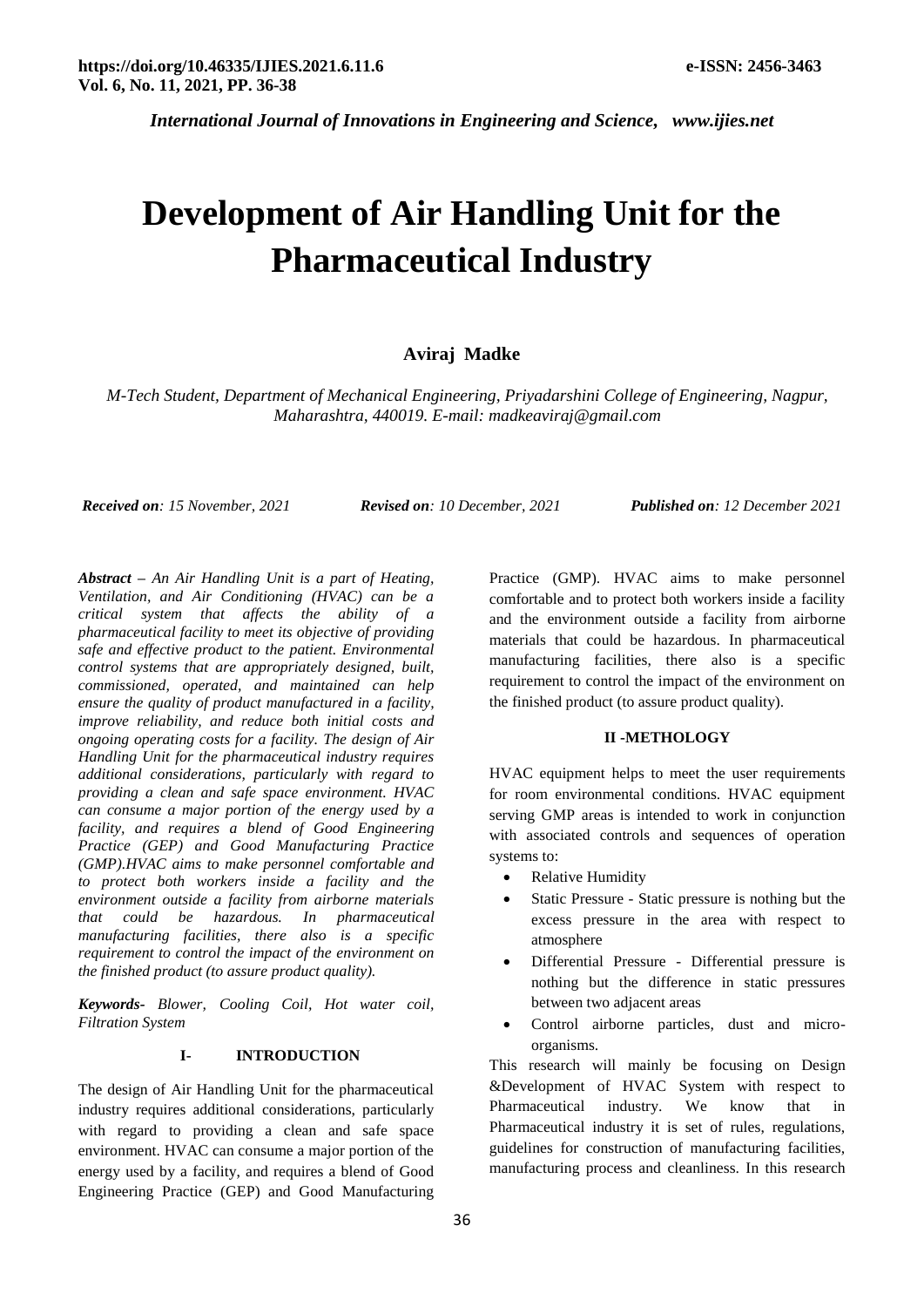# *International Journal of Innovations in Engineering and Science, www.ijies.net*

we design components of the air handling unit are briefly described as below.

# **Blower:**

This blower is direct driven using motor as a prime mover. Blower is provided in the unit. Main blower will supply air in the working area. The blower takes the air from the rooms as return air and delivers it to the controlled areas the specified conditioning.

#### **Cooling Coil:**

Chilled water produced by Chiller is circulated into the chilled water coils of air handling units for pre-cooling and dehumidification.

## **Hot water coil:**

Hot water produced by heat pump is circulated into the hot water coils of air handling units for reheat.

## **Filtration System:**

Fresh air is supplied through treated fresh air (TFA) unit through leak proof insulated duct which is connected to fresh air inlet of AHU. Further filtration of air carried out by Pre-Filter  $10\mu$  (G-4, 90-95% down to  $10\mu$ ), Fine Filter 3µ (F-7, 95% down to 3µ), Intermediate Filter  $0.3\mu$  (F-9, 85% down to  $0.3\mu$ ) and HEPA Filter  $0.3\mu$  (H-14, 99.999% down to  $0.3\mu$ ) are provided at supply air terminals.

## **Air Distribution Network:**

An air distribution network is provided to supply the air delivered by the blowers into the working areas.

#### **Instrumentation and Control system:**

Temperature gauges and pressure gauges has been provided for measuring chilled water and hot water inlet and outlet temperature and pressure.

An HVAC System may include the following basic components or units.

- [HVAC water chillers](https://instrumentationtools.com/absorption-chiller-principle/) and heaters
- Hot water generator (if chiller does produce chilled water only) or furnace
- Chilled water pumps
- Cooling water pumps
- Electrical power supply control or Motor control center (MCC)
- Cooling towers
- Piping for chilled water and cooling water or condenser side water
- Valves for chilled water and cooling water sides
- Air handling units (AHUs), heating coils and cooling Coils
- Ducts in ventilation system (supply ducts and return ducts)
- Fan Coil Units (FCUs) and thermostats
- HVAC Diffusers and grills
- HVAC controls (instrumentation & Control components) installed at various locations
- HVAC software for building HVAC control or building management system (BMS)

An Assembly of all above components forms an HVAC system

In the background of HVAC system, an HVAC water chiller produces chilled water which is then circulated throughout the building or space upto cooling coils in air handling units. Blowers move air on cooling coils which is then distributed into various portions of space or building for providing comfort or preserving goods/items as per HVAC design.

Air is distributed through supply ducts and return air is collected in air handling units with the help of return ducts. Chilled water and cooling water pumps provide energy to keep the chilled and cooling water moving.

[HVAC](https://instrumentationforum.com/tags/hvac) Valves are also installed at various points in piping to ease the maintenance of HVAC system or for the sake of system control. Heating of air may be done with the help of HVAC heat pump, hot water generator or simply by furnace. Some [industrial](https://instrumentationtools.com/capacity-control-of-absorption-chillers/)  [chillers](https://instrumentationtools.com/capacity-control-of-absorption-chillers/) also serve as heaters in winter season. Heating coils take the place of cooling coils in case of heating mode.



*Fig.1- HVAC System*

### **III- CONCLUSION**

This research will mainly be focusing on Design &Development of HVAC System with respect to Pharmaceutical industry. We know that in Pharmaceutical industry it is set of rules, regulations, guidelines for construction of manufacturing facilities, manufacturing process and cleanliness.